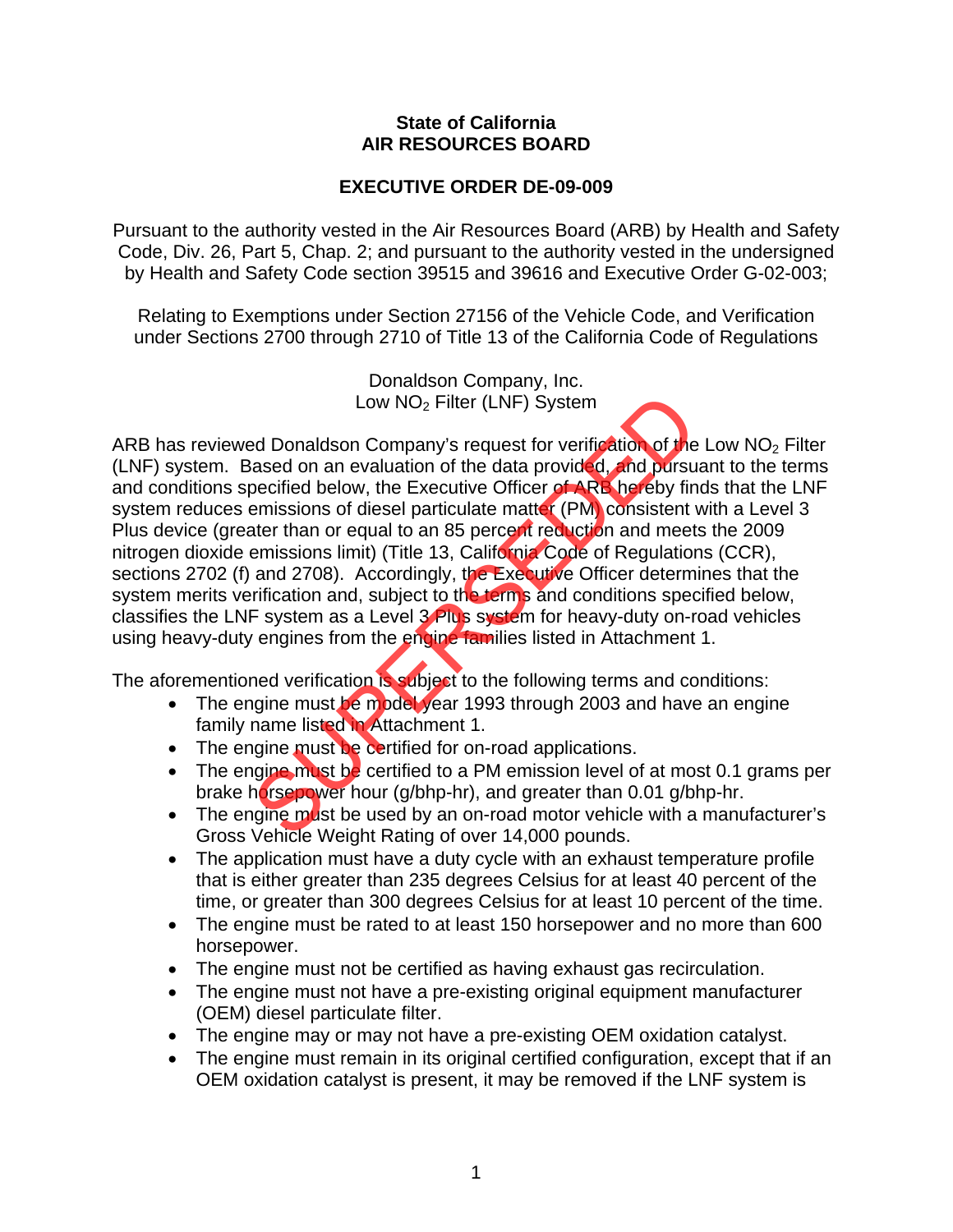installed. Should the LNF system be removed, the OEM oxidation catalyst must be re-installed, returning the engine to its original certified configuration.

- The engine must be four-stroke.
- The engine must be turbocharged.
- The engine may be mechanically or electronically controlled.
- The engine must be well maintained and not consume lubricating oil at a rate greater than that specified by the engine manufacturer.
- The engine must be operated on fuel that has a sulfur content of no more than 15 parts per million by weight.
- Lube oil, or other oil, must not be mixed with the fuel.
- The product must not be operated with a fuel additive, as defined in Title 13, CCR, Section 2701, unless explicitly verified for use with the fuel additive.
- The product must not be used with any other systems or engine modifications without ARB and manufacturer approval.
- The other terms and conditions specified below.

IT IS ALSO ORDERED AND RESOLVED: That installation of the LNF system, manufactured by Donaldson Company, Inc. of Post Office Box 1299, Minneapolis, Minnesota 55440-1299, has been found not to reduce the effectiveness of the applicable vehicle pollution control system, and therefore, the LNF system is exempt from the prohibitions in Section 27156 of the Vehicle Code for installation on heavy-duty on-road vehicles using engines listed in Attachment 1. between the state and manufacturer approval.<br>
The terms and conditions specified below.<br>
The terms and conditions specified below.<br>
ERED AND RESOLVED: That installation of the LNF<br>
Donaldson Company, Inc. of Post Office Bo

This exemption is only valid provided the engines meet the aforementioned conditions.

The LNF system consists of a catalyzed flow-through filter, a catalyzed wall-flow diesel particulate filter, and a backpressure monitor. The major components of the LNF system are identified in Attachment 2. Schematics of the approved product and engine labels are shown in Attachment 3.

This Executive Order is valid provided that installation instructions for the LNF system do not recommend tuning the vehicle to specifications different from those of the vehicle manufacturer.

Changes made to the design or operating conditions of the LNF system, as exempted by ARB, which adversely affect the performance of the vehicle's pollution control system shall invalidate this Executive Order.

No changes are permitted to the device. The ARB must be notified in writing of any changes to any part of the LNF system. Any changes to the device must be evaluated and approved by ARB. Failure to do so shall invalidate this Executive Order.

Marketing of the LNF system using identification other than that shown in this Executive Order or for an application other than that listed in this Executive Order shall be prohibited unless prior written approval is obtained from ARB.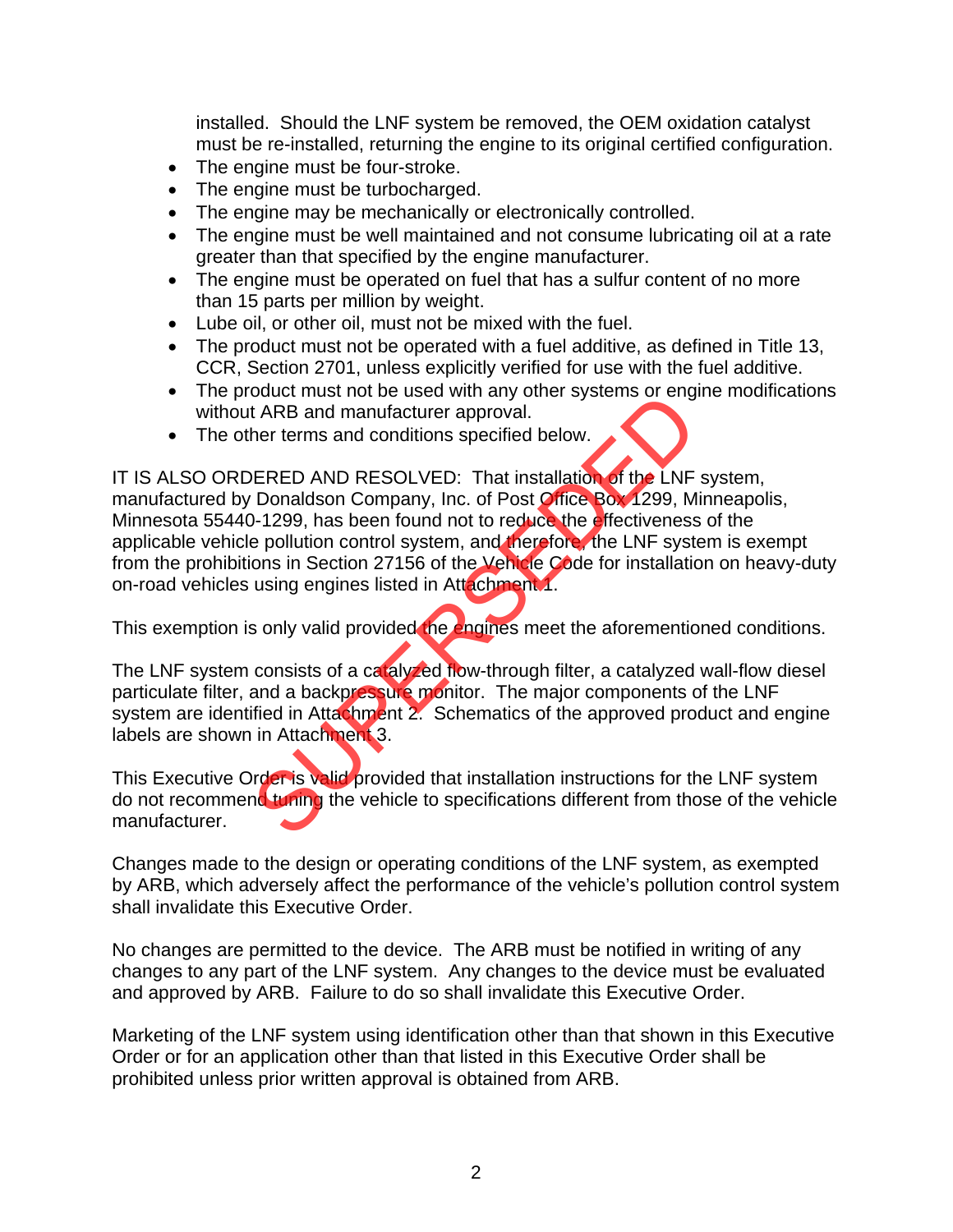Identification must include both device and engine labels consistent with the requirements of Title 13, CCR, section 2706 and Attachment 3 of this Executive Order. Changes or modifications to the label or label placement are prohibited without prior written approval from ARB.

This Executive Order shall not apply to any LNF system advertised, offered for sale, sold with, or installed on a motor vehicle prior to or concurrent with transfer to an ultimate purchaser.

As specified in the Diesel Emission Control Strategy Verification Procedure (Title 13, CCR, section 2706 (i)), ARB assigns each Diesel Emission Control Strategy a family name. The designated family name for the verification as outlined above is:

## **CA/DON/2009/PM3+/N00/ON/DPF02**

As stated in the Procedure, Donaldson Company is responsible for honoring the warranty for the LNF system (section 2707), record keeping requirements (section 2702), and conducting in-use compliance testing (section 2709). CA/DON/2009/PM3+/N00/ON/DPF02<br>Procedure, Donaldson Company is responsible for bon<br>-NF system (section 2707), record keeping requirement<br>ucting in-use compliance testing (section 2709)<br>with Title 13, CCR, sections 2281 and

This Executive Order is valid provided that the diesel fuel used in conjunction with the device complies with Title 13, CCR, sections 2281 and 2282, and if biodiesel is used, the biodiesel blend shall be 20 percent or less subject to the following conditions:

- The biodiesel portion of the blend complies with the American Society for Testing and Materials specification D6751 applicable for 15 parts per million sulfur content, and
- The diesel fuel portion of the blend complies with Title 13, CCR, sections 2281 and 2282.

Other alternative diesel fuels such as, but not limited to, ethanol diesel blends and water emulsified diesel fuel are excluded from this Executive Order.

In addition to the foregoing, ARB reserves the right in the future to review this Executive Order and the exemption and verification provided herein to assure that the exempted and verified add-on or modified part continues to meet the standards and procedures of Title 13 CCR, Section 2222, et seq and Title 13 CCR, Sections 2700 through 2710.

Systems verified under this Executive Order shall conform to all applicable California emissions regulations.

This Executive Order does not release Donaldson Company from complying with all other applicable regulations.

Violation of any of the above conditions shall be grounds for revocation of this Executive Order.